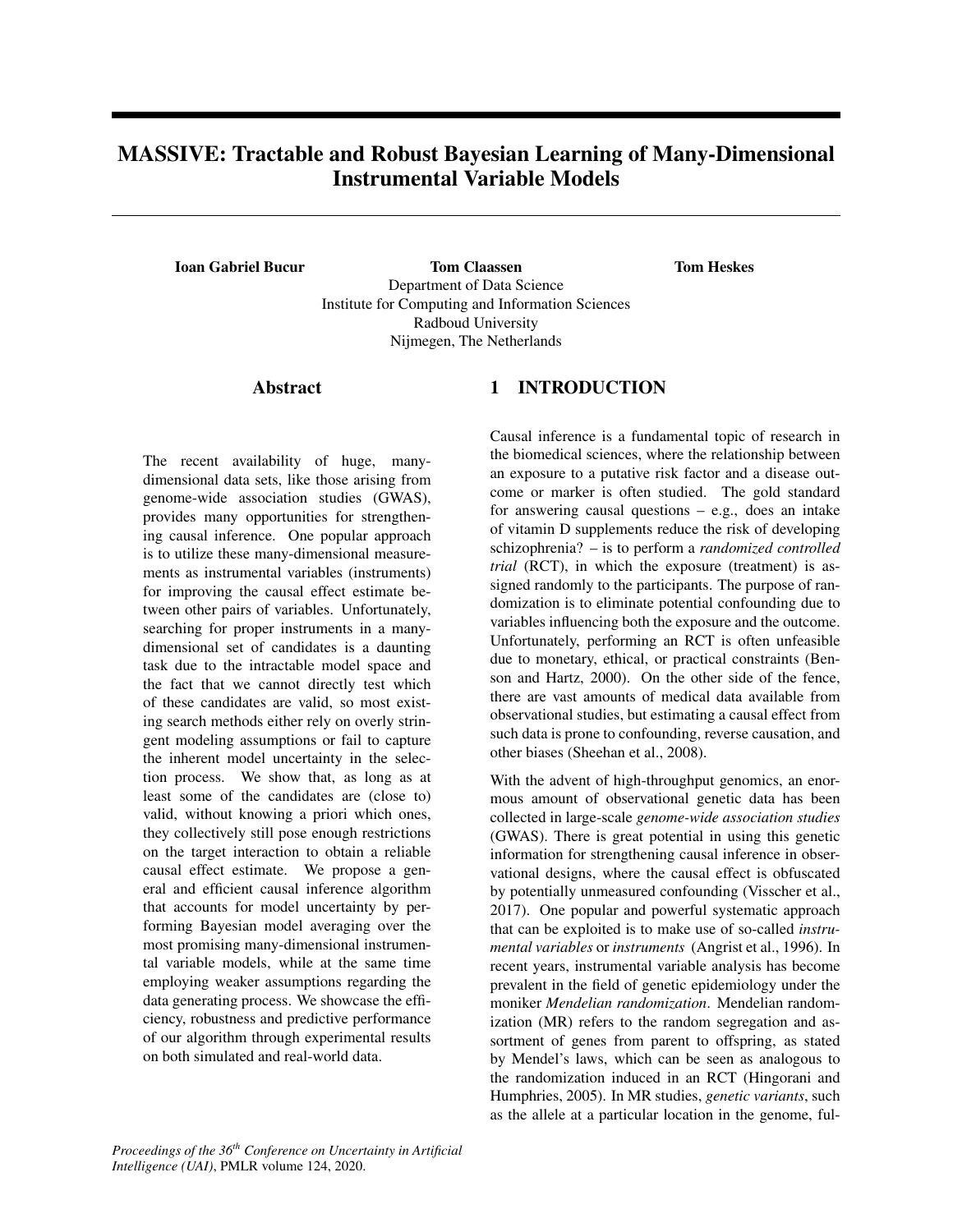fill the role of instruments (Lawlor et al., 2008). For example, a gene encoding a major enzyme for alcohol metabolism (ALDH2) has been used as a proxy measure for alcohol consumption with the goal of investigating the latter's effect on the risk of coronary heart disease (Davey Smith and Hemani, 2014).



Figure 1: Graphical description of the causal model assumed in instrumental variable analyses. In the figure above,  $X$  is the exposure,  $Y$  is the outcome variable,  $G$ is the instrument, and  $U$  represents potentially unmeasured confounding. Note that the association between G and X need not be causal, but we can assume it here for simplicity without losing any generality.

Formally, an instrumental variable (IV) is a third variable in regression analysis that is correlated with both exposure and outcome, but affects the outcome only through its association with the exposure. A *valid* instrument follows the causal model depicted in Figure 1. An IV thus acts as a proxy for the exposure that is not susceptible to the same degree of confounding. A key challenge in instrumental variable methods is finding the right instrument(s) for performing the analysis (John et al., 2019). Due to the unmeasured confounding of the  $X - Y$  association, this model cannot be elucidated from observed data unless we are willing to make strong assumptions about the generating process (Cornia and Mooij, 2014; Silva and Shimizu, 2017).

Genetic variants are particularly suitable as candidate instrumental variables, since they are fixed at conception and more robust against confounding due to environmental factors (Davey Smith et al., 2007). Nevertheless, the validity of genetic instruments is also not easily testable from data. To make matters worse, many genes affect multiple traits, meaning that the outcome variable Y could be influenced by G via different causal pathways. This violation of the instrumental variable assumptions is known in the Mendelian randomization literature as *horizontal pleiotropy* (Chesmore et al., 2018). Horizontal pleiotropy, to which we will refer from now simply as *pleiotropy*, is usually shown as a directed arrow from genetic variant  $(G)$  to outcome  $(Y)$  and the implied (direct) causal effect from G to Y is called a *pleiotropic effect*.

Searching for instruments in a haystack of potentially relevant genetic variants with unknown biological function is akin to a many-dimensional variable selection problem. To solve this problem, we adopt a *spike-and-slab* prior on the pleiotropic effects  $(G \rightarrow Y)$  to encourage sparse solutions through *selective shrinkage* (Ishwaran and Rao, 2005). The 'spike' captures the prior distribution of coefficients that are close to zero, corresponding to valid instruments, while the 'slab' models the prior distribution of coefficients that are significantly different from zero. Even though we do not know *a priori* which of the genetic variants are (close to being) valid instruments, by using the *wisdom of the crowd* (Surowiecki, 2005), where the crowd is the many-dimensional set of potential candidates, we are able to separate the wheat from the chaff, as we will later see in Section 5. We show that, as long as there are at least some valid instruments to be found in the haystack, the causal effect of interest can be reasonably estimated by using the proposed prior.

In this work, we consider a general Bayesian causal model subsuming the IV model in which a large number of (genetic) covariates have the potential to act as instrumental variables. We assume a hierarchical discrete scale mixture (spike-and-slab) prior on the pleiotropic effects to consider every possible combination of valid and invalid instruments. We then introduce an algorithm (MASSIVE) which we use to perform Bayesian model averaging (BMA) over this mixture space so as to properly handle the uncertainty in choosing the covariates to be used as instruments. The algorithm features two components: (1) a Markov Chain Monte Carlo Model Composition (MC3) stochastic search procedure (Madigan et al., 1995) and (2) an approximation procedure based on *Laplace's method* (Bishop, 2006) for determining the model evidence (marginal likelihood). We show the robustness and tractability of our approach in both simulated studies and real-world examples.

# 2 RELATED WORK

A number of methods have been suggested for selecting instrumental variables out of a rich set of candidates. Swerdlow et al. (2016) have outlined a set of principles for selecting instruments in MR analyses using a combination of statistical criteria and relevant biological knowledge. Belloni et al. (2012), on the other hand, have proposed a data-driven approach for model selection based on Lasso methods. Agakov et al. (2010) have built an approach for extracting the most reliable instruments by using approximate Bayesian inference with sparseness-inducing priors on linear latent variable models. Finally, Berzuini et al. (2020) have developed a Bayesian solution in which the horseshoe shrinkage prior is imposed on potential pleiotropic effects. These methods, however, are designed to select the most likely IV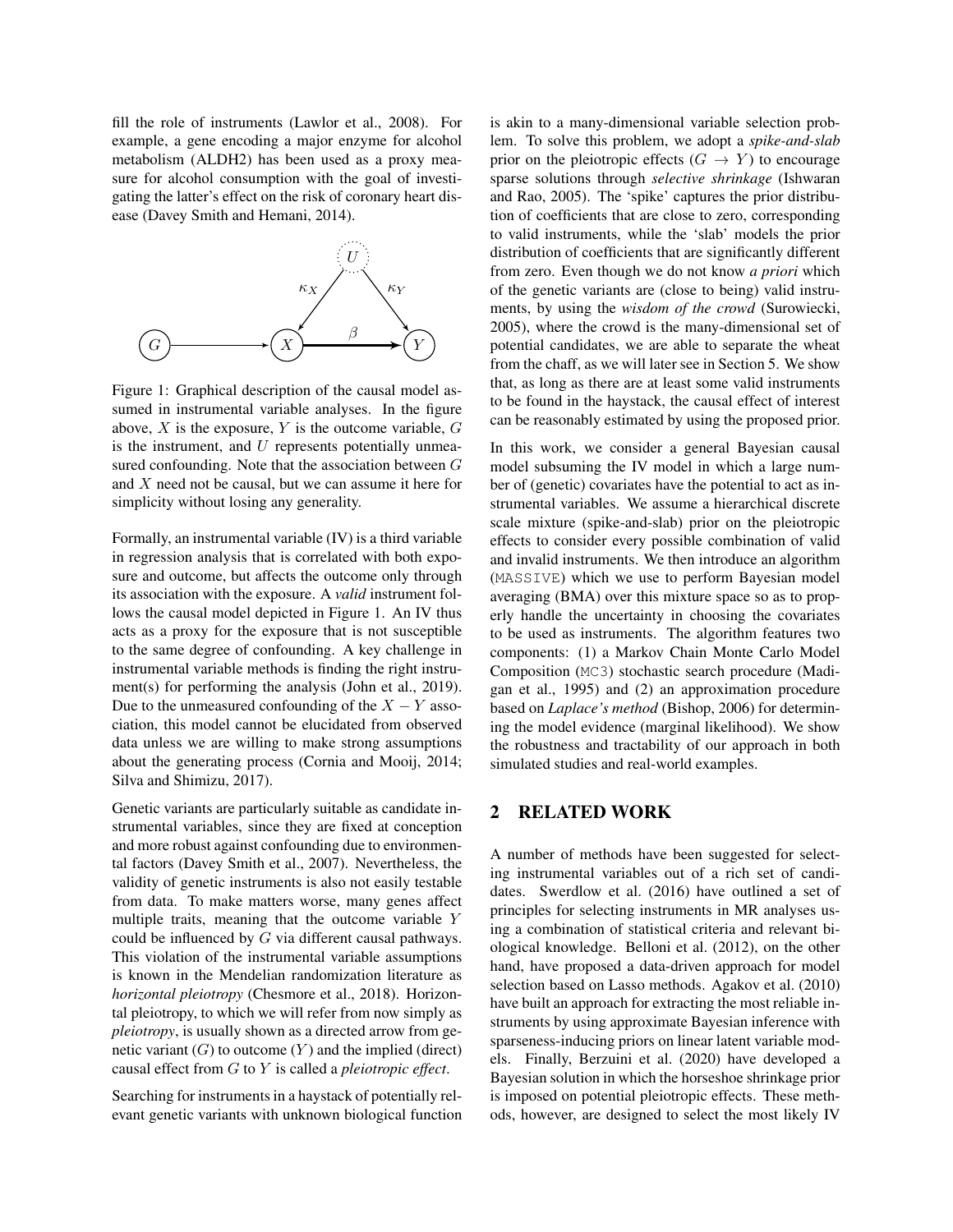model and do not account for potential model uncertainty. Moreover, some of these methods require individual patient data, which is often unavailable, as input.

A number of model averaging solutions have also been proposed. Eicher et al. (2009) have used BMA to average over the set of potential models in the first stage of two-stage least squares (2SLS), which means that the selection of instruments is based on the strength of their association with the exposure. The model evidences are approximated using the *Bayesian information criterion* (Schwarz, 1978). Eicher et al. (2009) later extended their approach in (Lenkoski et al., 2014) by also accounting for model uncertainty in the second stage of 2SLS. In a similar vein, Karl and Lenkoski (2012) developed the IVBMA algorithm to incorporate model uncertainty into IV estimation by exploring the model space using stochastic search guided by analytically derived conditional Bayes factors. More recently, Shapland et al. (2019) have proposed using the IVBMA approach for Mendelian randomization with dependent instruments. The above-mentioned methods, however, work under the assumption that the chosen candidates are all valid instruments. This means that the algorithms are no longer consistent if any of the IV assumptions are violated.

Gkatzionis et al. (2019) have introduced a comparable Bayesian model averaging method (JAM-MR) in which genetic variants likely to exhibit horizontal pleiotropy, thereby violating the IV assumptions, are penalized via a pleiotropic-loss function. JAM-MR implements a standard reversible-jump MCMC stochastic search scheme for exploring the model space. However, the estimated causal effect for each model is obtained using the classical *inverse-variance weighted* (IVW) estimator (Burgess and Thompson, 2015), meaning that there is no complete description of the parameter uncertainty.

### 3 MODEL

Currently no published method offers a complete Bayesian solution for handling both the uncertainty in selecting the most promising candidates out of a manydimensional set of potential instruments and the uncertainty in estimating the causal effect using those instruments. We propose to address this shortcoming with our MASSIVE (Model Assessment and Stochastic Search for Instrumental Variable Estimation) Bayesian approach, which is designed to reliably estimate the studied causal effect as long as at least one of the candidate instruments is close to valid. This condition is weaker than causal assumptions typically made in related work, e.g., a plurality of the candidate instruments are valid (the most common pleiotropic effect is zero) or the pleiotropic effects are balanced (on average they cancel each other out).

Our method incorporates Bayesian model averaging to further relax the IV causal assumptions by searching for the most plausible many-dimensional IV models, thereby properly accounting for uncertainty in the model selection. Our algorithm provides as output a posterior distribution over the causal effect that appropriately reflects the uncertainty in the estimate, as well as posterior inclusion probabilities indicating which candidates are likely to be valid instruments. Finally, our approach does not rely on having access to individual-level data, and instead can use publicly available summary data from large-scale GWAS as input. This constitutes a significant practical advantage, as access to information about individuals is often restricted, for instance due to privacy concerns (Pasaniuc and Price, 2017).

In our model, we assume that the data is generated from the following *structural equation model* (Bollen, 1989):

$$
U := \epsilon_U
$$
  
\n
$$
G_j := \epsilon_{G_j}
$$
  
\n
$$
X := \sum_j \gamma_j G_j + \kappa_X U + \epsilon_X
$$
  
\n
$$
Y := \sum_j \alpha_j G_j + \kappa_Y U + \beta X + \epsilon_Y
$$
\n(1)

The associated generating model is depicted graphically in Figure 2. We are interested in estimating the (linear) causal effect from exposure  $(X)$  to outcome  $(Y)$ , denoted by  $β$ . To aid estimation, we have measurements from J covariates, denoted by  $G_j$ , at our disposal. Each covariate is associated in the model with both the exposure X, via the  $\gamma_i$  parameters, and the outcome Y, via the  $\alpha_i$  parameters. Finally, the unmeasured confounding is characterized by the coefficients  $\kappa_X$  and  $\kappa_Y$ .

We assume that the noise terms of  $X, Y$ , and the unmeasured confounder  $U$  are normally distributed. We can assume without loss of generality that  $\epsilon_U \sim \mathcal{N}(0, 1)$  by appropriately rescaling the confounding coefficients. The exposure and outcome terms are normally distributed with unknown scale parameters, i.e.,  $\epsilon_X \sim \mathcal{N}(0, \sigma_X^2)$ and  $\epsilon_Y \sim \mathcal{N}(0, \sigma_Y^2)$ . The random vector  $(X, Y)|G$ then follows the Conditional Gaussian distribution (*CGdistribution* in (Lauritzen and Wermuth, 1989)):

$$
\begin{bmatrix} X \\ Y \end{bmatrix} \bigg| G \sim \mathcal{N}(\boldsymbol{\mu}(G), \boldsymbol{\Sigma}),
$$

where  $\mu(G) = \begin{bmatrix} \gamma & \beta \gamma + \alpha \end{bmatrix}^{\mathsf{T}} G$  and  $\Sigma =$ 

$$
= \begin{bmatrix} \sigma_X^2 + \kappa_X^2 & \beta(\sigma_X^2 + \kappa_X^2) + \kappa_X \kappa_Y \\ \beta(\sigma_X^2 + \kappa_X^2) + \kappa_X \kappa_Y & \sigma_Y^2 + \beta^2 \sigma_X^2 + (\kappa_Y + \beta \kappa_X)^2 \end{bmatrix}.
$$

We now assume that  $N$  independent and identically distributed observations  $\mathbf{D} = (\boldsymbol{G}_{i}, X_{i}, Y_{i})_{1\leq i \leq N}$  are drawn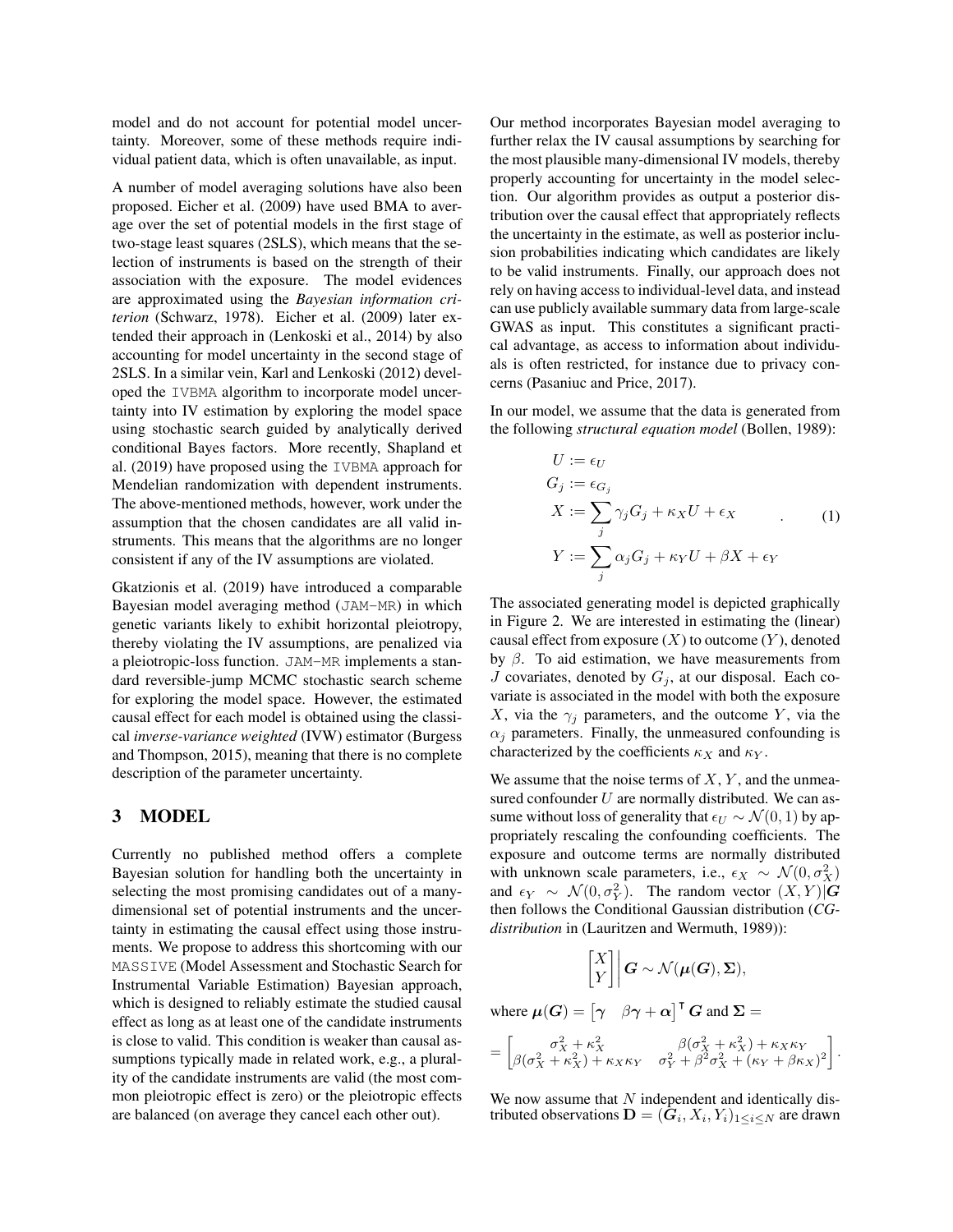

Figure 2: Graphical description of our assumed generative model. We denote the exposure variable by X and the outcome variable by  $Y$ . We are interested in the causal effect from  $X$  to  $Y$ , which is denoted by  $β$ . The association between X and Y is obfuscated by the unobserved variable  $U$ , which we use to model unmeasured confounding explicitly. The shaded plate indicates replication across the J independent genetic variants  $G_j, j \in \{1, 2, ..., J\}$ . Note that the replication also applies to the parameters  $\gamma_j$  and  $\alpha_j$ .

from the structural equation model described in (1). The conditional Gaussian observed data likelihood reads

$$
\mathcal{L}\left(\begin{bmatrix} X \\ Y \end{bmatrix} \middle| \mathbf{G}\right) = (4\pi^2 |\mathbf{\Sigma}|)^{-\frac{N}{2}} \exp\left\{-\frac{N}{2} \text{tr}(\mathbf{\Sigma}^{-1} \mathbf{S})\right\}, (2)
$$
  
with 
$$
\mathbf{S} = \frac{1}{N} \sum_{i=1}^{N} \left\{\begin{bmatrix} X_i \\ Y_i \end{bmatrix} - \boldsymbol{\mu}(\mathbf{G}_i) \right\} \left\{\begin{bmatrix} X_i \\ Y_i \end{bmatrix} - \boldsymbol{\mu}(\mathbf{G}_i) \right\}^{\mathsf{T}}.
$$

### 3.1 PRIORS

In order to avoid any scaling issues, we first divide each structural equation in (1) by the scale of the noise term. We then define priors on the scale-free interactions. The scaled structural parameters are

$$
\begin{aligned}\n\tilde{\gamma}_j &= \sigma_{G_j} \sigma_X^{-1} \gamma_j; \quad \tilde{\alpha}_j = \sigma_{G_j} \sigma_Y^{-1} \alpha_j; \\
\tilde{\beta} &= \sigma_X \sigma_Y^{-1} \beta; \quad \tilde{\kappa}_X = \sigma_X^{-1} \kappa_X; \quad \tilde{\kappa}_Y = \sigma_Y^{-1} \kappa_Y.\n\end{aligned}
$$

For each scaled pleiotropic effect  $(\tilde{\alpha}_i)$ , we propose a scale mixture of two normal distributions (Ishwaran and Rao, 2005), where the scale is determined by the value of a latent indicator variable  $\iota_i$ . The component with lower (higher) variance encompasses our prior belief that the pleiotropic effect is a priori 'weak' / irrelevant ('strong'

/ relevant). This hierarchical prior is identical to the one proposed by George and McCulloch (1993) for their Stochastic Search Variable Selection (SSVS) algorithm.

The standard deviation of the 'spike' (lower variance) component and of the 'slab' (higher variance) component can be set based on our prior knowledge or assumptions regarding the size of relevant and irrelevant parameters. For example, George and McCulloch (1993) have proposed a semiautomatic approach for selecting the spikeand-slab hyperparameters based on the intersection point of the two mixture components and the relative heights of the component densities at zero. For the more general situation when prior knowledge is not available, we propose a simple empirical approach for choosing these hyperparameters starting from the belief (assumption) that the measured interactions between  $G$  and  $X$  are all relevant, which we can expect in most analyses since the first criterion by which potential instruments are chosen is the relevance of their association with the exposure. We describe the procedure for empirically determining prior hyperparameters in the supplement.

For the scaled instrument strengths  $\tilde{\gamma}_i$ , we propose a normal prior with the same variance as the slab component, under the mild assumptions that genetic interactions with different traits are of the same size and that the instrument strengths correspond are strong (relevant) interactions. For the causal effect  $(\hat{\beta})$  and the confounding coefficients ( $\tilde{\kappa}_X$  and  $\tilde{\kappa}_Y$ ), we choose a very weakly informative normal prior proposed by Gelman et al. (2020). For the scale parameters ( $\sigma_X$  and  $\sigma_Y$ ), we propose an improper uniform prior on the log-scale, corresponding to Jeffreys's scale-invariant prior (Gelman et al., 2013). The final Bayesian generating model is

$$
\iota_j \sim \text{Bernoulli}(0.5);
$$
\n
$$
\tilde{\alpha}_j \sim \iota_j \cdot \mathcal{N}(0, \sigma_{\text{slab}}^2) + (1 - \iota_j) \cdot \mathcal{N}(0, \sigma_{\text{spike}}^2);
$$
\n
$$
\tilde{\gamma}_j \sim \mathcal{N}(0, \sigma_{\text{slab}}^2); \quad \tilde{\beta} \sim \mathcal{N}(0, 10);
$$
\n
$$
\tilde{\kappa}_X \sim \mathcal{N}(0, 10); \quad \tilde{\kappa}_Y \sim \mathcal{N}(0, 10);
$$
\n
$$
p(\log \sigma_X) \propto 1; p(\log \sigma_Y) \propto 1;
$$
\n
$$
\begin{bmatrix} X \\ Y \end{bmatrix} \mathbf{G} \sim \mathcal{N}\left(\begin{bmatrix} \gamma^{\mathsf{T}} \mathbf{G} \\ (\beta \gamma + \alpha)^{\mathsf{T}} \mathbf{G} \end{bmatrix}, \Sigma\right).
$$
\n(3)

#### 3.2 BAYESIAN MODEL AVERAGING

In our approach we use the general framework of Bayesian Model Averaging to incorporate the uncertainty in instrument candidate validity by combining the causal effect estimates from reasonable instrument combinations. Instead of relying on a single model for estimating our causal effect  $\beta$ , we average the estimates over a number  $(K)$  of promising models, weighing each result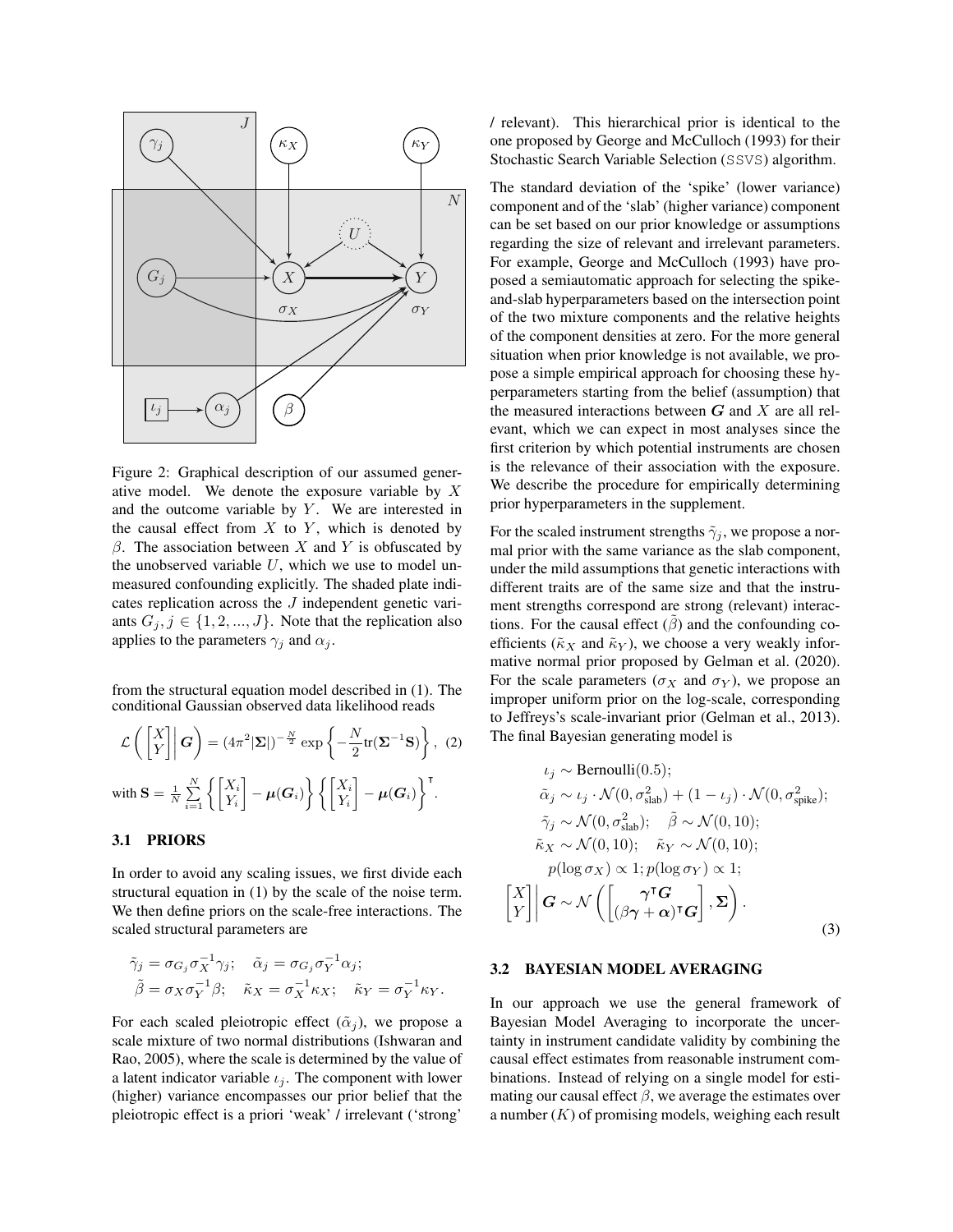by the model posterior

$$
p(\beta|\mathbf{D}) = \sum_{k=1}^{K} p(\beta|M_k, \mathbf{D}) p(M_k|\mathbf{D}).
$$

Our assumed generating model in (3) has  $2J + 5$  parameters,  $\Theta = (\tilde{\gamma}, \tilde{\alpha}, \beta, \tilde{\kappa}_X, \tilde{\kappa}_Y, \log \sigma_X, \log \sigma_Y)$ , where J is the number of candidates. There are  $J$  latent indicator variables  $\iota_j$  corresponding to the parameters  $\tilde{\alpha}_j$ which indicate whether each parameter is 'weak' (generated by the 'spike' component) or 'strong' (generated by the 'slab' component). The full multivariate prior thus is a mixture of  $K = 2<sup>J</sup>$  multivariate Gaussian priors (the uniform prior on the log-scale parameters can be seen as a limiting case of a Gaussian prior). We refer to each mixture component as a different *model*. The difference between these models lies solely in the prior beliefs we assume on the pleiotropic effect strengths.

It is intractable to consider the entire space of  $2<sup>J</sup>$  models (multivariate indicator instances), so we instead search for a subset that best fits the data using MCMC Model Composition (MC3) (Madigan et al., 1995). If an unspecified subset of the J candidates are close to being valid instruments, then only a small number of models will be a good fit to the data. We can thus obtain a good approximation of the model posterior probabilities without averaging over the entire model space. The idea of MC3 is to construct a Markov chain that moves through the class of models  $\mathcal{M} = \{0, 1\}^J$ . For each model M we define a neighborhood consisting of the J models that have only one indicator variable different than M, and we allow transitions only into the set of neighbors, with equal probability. A new model  $M'$  in the neighborhood is then accepted with probability

$$
\min\left\{1,\frac{p(M'|\mathbf{D})}{p(M|\mathbf{D})}\right\},\
$$

where  $p(M|\mathbf{D})$  is the posterior probability of model M. The posterior probability is given by Bayes's theorem

$$
p(M|\mathbf{D}) = \frac{p(\mathbf{D}|M)p(M)}{\sum p(\mathbf{D}|M')p(M')},
$$

where

$$
p(\mathbf{D}|M) = \int_{\Theta} p(\mathbf{D}|\Theta, M) p(\Theta|M) d\Theta
$$

is the model evidence. Here, the latent indicators  $\iota_i$  are part of the model definition and their choice determines the parameter prior given the model, i.e.,  $p(\Theta|M)$ . As prior over the model space, we consider the simple uniform prior  $p(M) = 2^{-J}$ . This prior corresponds to the assumption that each parameter is as likely to be 'relevant' as 'irrelevant' a priori, i.e.,  $\iota_j \sim \text{Bernoulli}(0.5)$  in (3). Other priors on the model space could be easily accommodated to indicate a prior belief in the presence or absence of pleiotropic effects.

A key challenge when considering a general approach such as the one proposed here is estimating the *evidence* (*marginal likelihood*) for each model. Since the integral is not analytically tractable for the proposed likelihood and priors, we have to resort to approximation methods. One idea would be to approximate the evidence with a *nested sampling* algorithm (Skilling, 2006), but this procedure is relatively slow, so we instead propose to approximate the evidence more efficiently using Laplace's method, similar to Rue et al. (2009).

## 4 ALGORITHM

#### 4.1 FINDING THE POSTERIOR OPTIMA

When sampling a certain combination of indicator variables, we need to compute the corresponding approximate model evidence using Laplace's method. We need to find local posterior optima over the  $2J + 5$  parameters  $\ddot{\Theta} = (\tilde{\gamma}, \tilde{\alpha}, \tilde{\beta}, \log \sigma_X, \log \sigma_Y, \tilde{\kappa}_X, \tilde{\kappa}_Y)$ . Despite the simplicity of our chosen priors, we are dealing with a many-dimensional multimodal optimization problem. We tackle the issue by first separating our model parameters into those pertaining to observed variables, denoted by  $\mathbf{B} = (\widetilde{\boldsymbol{\gamma}}, \widetilde{\boldsymbol{\alpha}}, \beta, \log \sigma_X, \log \sigma_Y)$ , and those pertaining to the unobserved variable, denoted by  $\widetilde{\mathbf{C}} = (\widetilde{\kappa}_X, \widetilde{\kappa}_Y)$ .

To guide the optimization, we use the fact that for each value of the confounding coefficients in  $C$ , we can analytically derive the maximum likelihood estimate for **B**. For the details of deriving the ML estimate, please see the supplement. Thus, if we attempt to perform inference via maximum likelihood estimation, we arrive at a twodimensional manifold of equally good solutions for the equation system. We propose to start the posterior optimization procedure from the bivariate ML manifold, for each considered model. We develop a smart procedure for choosing starting points on the manifold, described in the supplement, in which we look for (sparse) parameter combinations where some of the parameters are close to zero. The optimization initialization list  $\mathcal L$  is given as input to the posterior approximation in Algorithm 1.

By analyzing the optimization results in the  $\tilde{C}$  space, we have identified at most five local optima for each model. Note that these optima constitute pairs that are symmetric with respect to the origin. This is because the value of the posterior does not change if we replace  $(\tilde{\kappa}_X, \tilde{\kappa}_Y)$  with  $(-\tilde{\kappa}_X, -\tilde{\kappa}_Y)$ . One possible optimum occurs at the critical point corresponding to the *no confounding* scenario, when the confounding coefficients are close to zero. We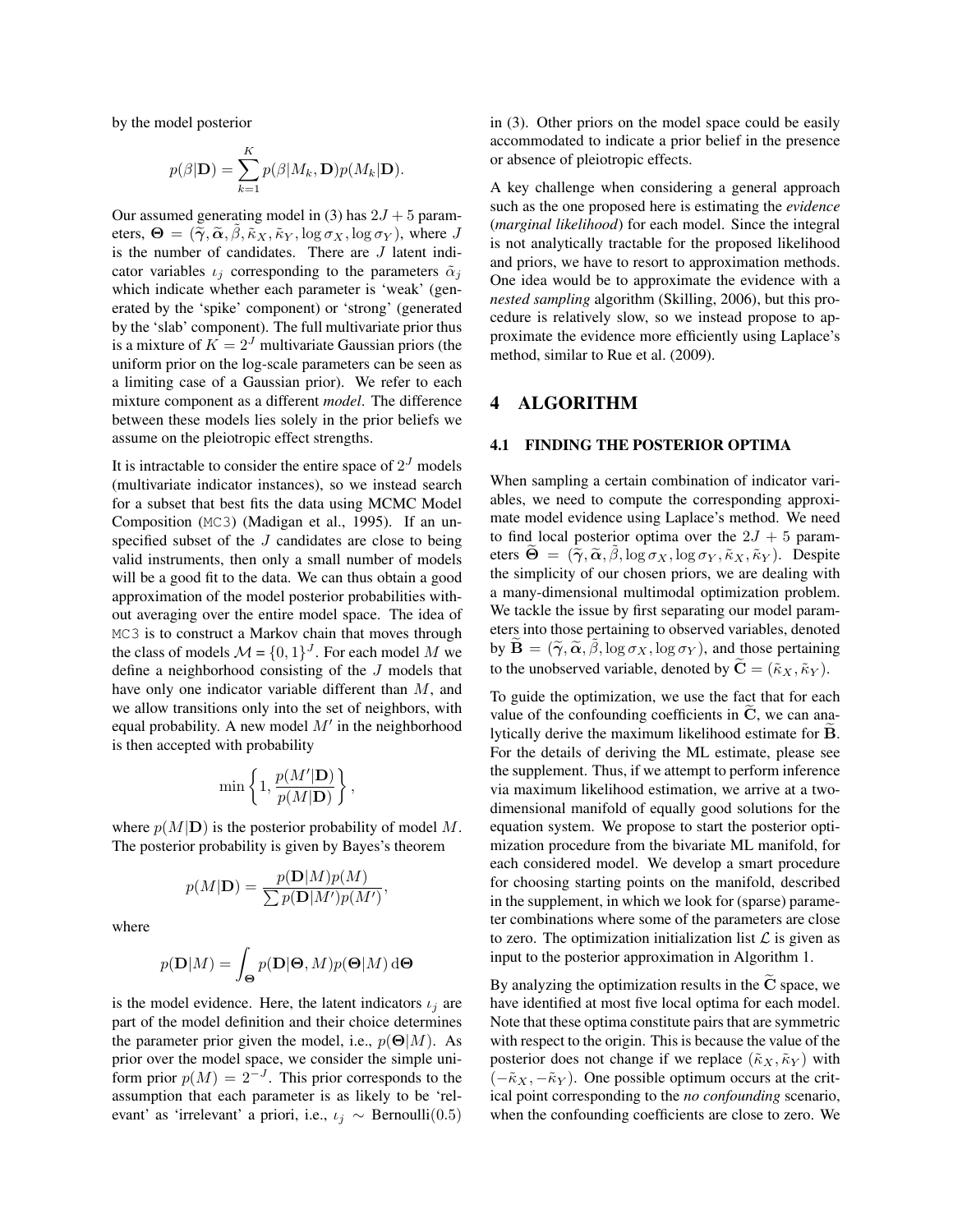can find this optimum efficiently, if it exists, by starting the posterior optimization from the maximum likelihood parameters obtained when setting  $\tilde{\kappa}_X = \tilde{\kappa}_Y = 0$ .

#### 4.2 COMPUTING THE APPROXIMATION

Algorithm 1 Approximate Posterior **Input:** data  $\mathbf{Z} = [\mathbf{G}_i, X_i, Y_i]_{1 \leq i \leq N}$ , model M, optimization initialization list  $\mathcal L$ for  $(\tilde{\kappa}_X, \tilde{\kappa}_Y)$  in  $\mathcal L$  do  $\widetilde{\Theta}^{\text{ML}}$  = get ML estimate $(\mathbf{Z}, \widetilde{\kappa}_X, \widetilde{\kappa}_Y)$  $\widetilde{\Theta}^{MAP} = \text{optimize}(posterior(\mathbf{Z}, M), \widetilde{\Theta}^{ML})$ LA = Laplace\_approximation( $\widetilde{\Theta}^{MAP}$ ) **Save:**  $\widetilde{\Theta}^{MAP}(\widetilde{\kappa}_X, \widetilde{\kappa}_Y), LA(\widetilde{\Theta}^{MAP})$ end for Eliminate potential duplicates from optima list; Compute total model evidence from LA list; **Output:** Mixture of  $LA(\widetilde{\Theta}^{MAP})$ , model evidence

We conjecture that there are at most five posterior local optima for any choice of latent indicator variables, which means that the mixture we intend to use as a posterior approximation will consist of at most five Laplace approximations. We can simplify the optimization by using only three preset initialization points (please see details in supplement) and symmetry. This is typically sufficient to find all the local optima in the full parameter space, or at least the global posterior mode. In Figure 3, we show an example of posterior surface for which all five local optima are present. The posterior is projected in the confounder space by computing the optimal posterior value for each pair of values ( $\tilde{\kappa}_X, \tilde{\kappa}_Y$ ). We use the results from the posterior optimization described above to construct an approximation to the posterior density using Laplace's method. We apply the method to each of the (at most five) local optima and then approximate the model evidence by computing the normalization constant for the approximate (unnormalized) posterior, which is a mixture of Laplace approximations (output of Algorithm 1).

#### 4.3 SAMPLING OVER IV MODELS

We use the approximated model evidence in a MC3 scheme to search over the different models. To improve the sampling over causal models, we first run a greedy search procedure to arrive at a good (high-evidence) starting model. The approximations computed during this phase are cached and passed on to the MC3 stochastic search, after which we prune the explored model list in line with *Occam's window* (Madigan and Raftery, 1994) and average over the remaining IV models. By pruning out very-low probabilities estimated models, we arrive at



Figure 3: Surface of parameter posterior projected in confounder space, in which five local optima (the black X marks) can be observed.

a slimmer, less noisy, and more robust BMA posterior. Finally, we sample the causal effect estimates from the derived BMA posterior distribution. The full set of steps are shown in Algorithm 2.

Algorithm 2 MASSIVE (Model Assessment and Stochastic Search for Instrumental Variable Estimation) **Input:** data  $\mathbf{Z} = [G_i, X_i, Y_i]_{1 \leq i \leq N}$  $greedy.start = greedy-search(Z)$  $model\_list = MC3$  search( $\mathbf{Z}, greedy\_start$ )  $pruned\_list = \text{prune}(model\_list)$  $BMA_{\text{}}$  *posterior* = average(pruned\_list)  $posterior\_samples = sample(BMA_{posterior})$ **Output:** BMA posterior, posterior\_samples

# 5 EMPIRICAL RESULTS

In this experiment we show that our algorithm is accurate in predicting the (lack of) causal effect from  $X$  to Y when there are least some measured variables that can act as potential instruments. The first and second order statistics for the observed variables  $(G, X, Y)$  are sufficient statistics for computing the likelihood specified in Equation (2). If individual-level data is not available, the sufficient statistics can also be derived from summary (regression) data, as shown in the supplement. This means that our approach can leverage the public results obtained from large-sample GWAS.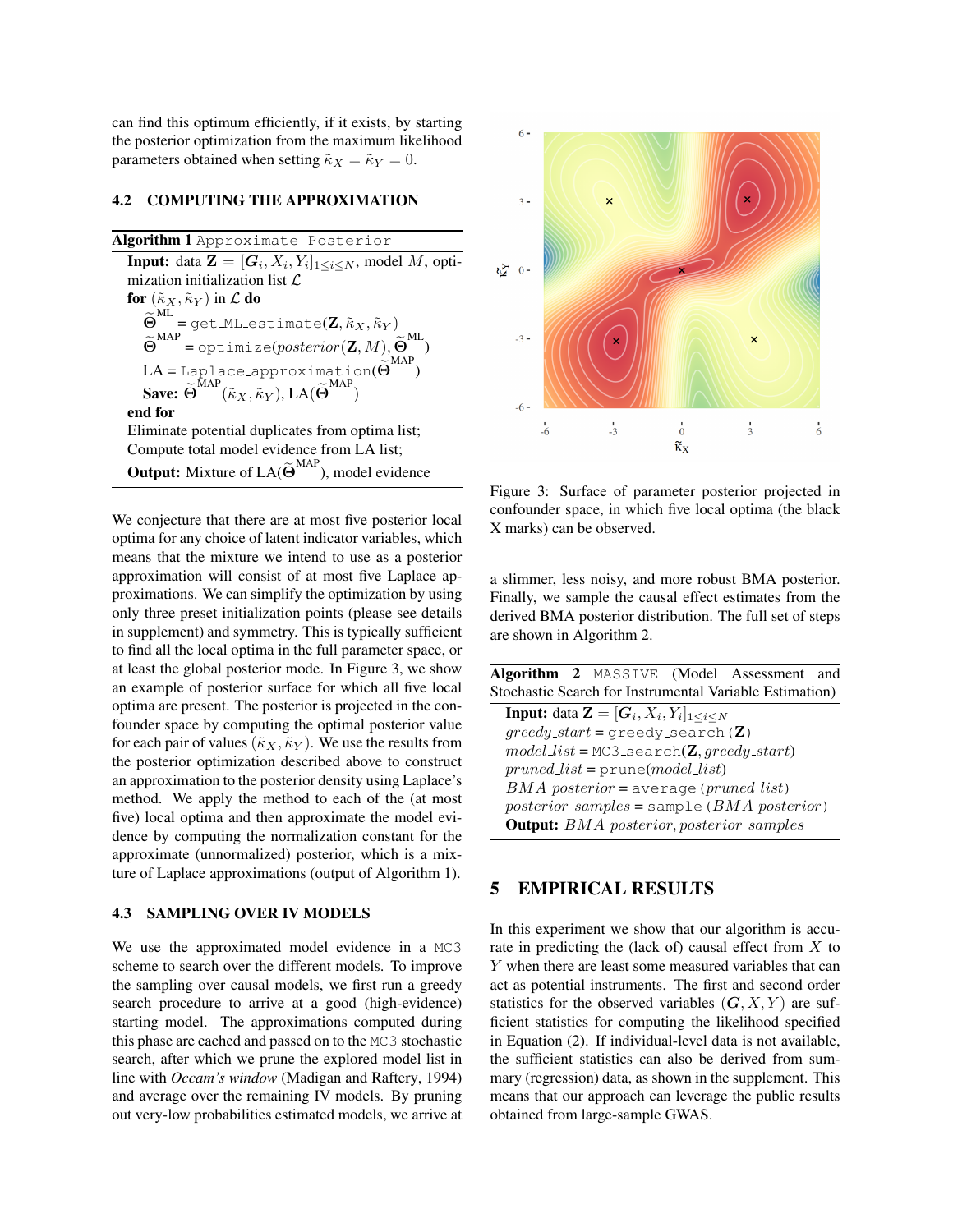The *selective shrinkage* property of the Gaussian scale mixture leads to an improved causal effect estimate in the scenario under investigation. Without any priors on the pleiotropic effects, the problem is undetermined and for all values of  $(\tilde{\kappa}_X, \tilde{\kappa}_Y)$  we can find a set of parameters that maximizes the data likelihood (please see supplement). By introducing sparsifying priors on the parameters, however, the symmetry among these different sets is broken, leading to a preference for smaller values. The key advantage of the 'spike-and-slab' prior is the ability to distinguish between relevant and irrelevant effects. We illustrate this difference in Figure 4. With the spikeand-slab prior, we obtain a much more confident estimate compared to when using a Gaussian prior. In practice, we do not know which of the pleiotropic effects are relevant and which are irrelevant, but with our MASSIVE BMA approach, we can infer this distinction from data, thereby significantly improving the causal effect estimate.



Figure 4: Comparison of estimated causal effect with different sparsifying priors when five out of 50 candidates are valid instruments. The true causal effect value  $(\beta = -1.093)$  is indicated with a dashed vertical line. Gaussian: We estimate a single model with fixed Gaussian priors on the genetic associations. Oracle: We estimate a single model with a spike-and-slab prior, where the latent indicators on the pleiotropic effects are chosen to correspond to the ground truth, i.e.,  $\iota_j = 0$  if the effect is irrelevant and  $\iota_j = 1$  if it is relevant. **MASSIVE:** We use a spike-and-slab prior over the pleiotropic effects and learn the latent indicators with BMA.

We simulated two different scenarios starting from the setup described in (Gkatzionis et al., 2019): one in which there is no causal effect ( $\beta = 0$ ), and one in which there is a strong positive causal effect ( $\beta = 0.3$ ). The other simulation parameters we varied are the number of generated observations N and the noise  $\sigma$ , which characterizes the degree of both intrinsic noise and confounding. We considered three simulation configurations: (1)  $N =$  $10^3, \sigma = 1$  (less data, less noise); (2)  $N = 10^3, \sigma = 4$ 





Figure 5: Comparison of MASSIVE and JAM-MR results averaged over one hundred simulated data sets. MASSIVE returns a posterior distribution, unlike JAM-MR which outputs point estimates. For MASSIVE, we took the median value as the causal point estimate for each data set. We then computed the root mean squared error (RMSE) of the different point causal estimates for both algorithms, as well as the bootstrapped RMSE confidence interval. We ran JAM-MR using the default settings, according to which a grid search is used to set the tuning parameter  $w$  (Gkatzionis et al., 2019).

(less data, more noise); and (3)  $N = 10^5$ ,  $\sigma = 4$  (more data, more noise). The full parameters specifications for the linear SEM from Equation (1) used in the simulated experiments are outlined in (4).

$$
N \in \{10^3, 10^5\}; J = 10; \quad K \in \{1, 2, ..., J\};
$$
  
\n
$$
\forall j \ p_j \sim \mathcal{U}(0.1, 0.9);
$$
  
\n
$$
\forall j \ \gamma_j \sim 0.5 + |\mathcal{N}(0.0, 0.5^2)|;
$$
  
\n
$$
\forall j \ \alpha_j \sim \pm \mathbf{1}_{j \leq K} \mathcal{N}(0, 0.2^2);
$$
  
\n
$$
\beta \in \{0, 0.3\};
$$
  
\n
$$
\kappa_X = \kappa_Y = \sigma_X = \sigma_Y = \sigma \in \{1, 4\}.
$$
  
\n(4)

We illustrate the simulation results in Figure 5, where we compare our approach against the competing JAM-MR algorithm (Gkatzionis et al., 2019). We report the *root mean square error* (RMSE) as a measure of estimation precision. As expected, the estimate generally improves with the number of valid instruments and with noise reduction for both algorithms. In the first configuration, the (potential) instruments are strong, accounting for about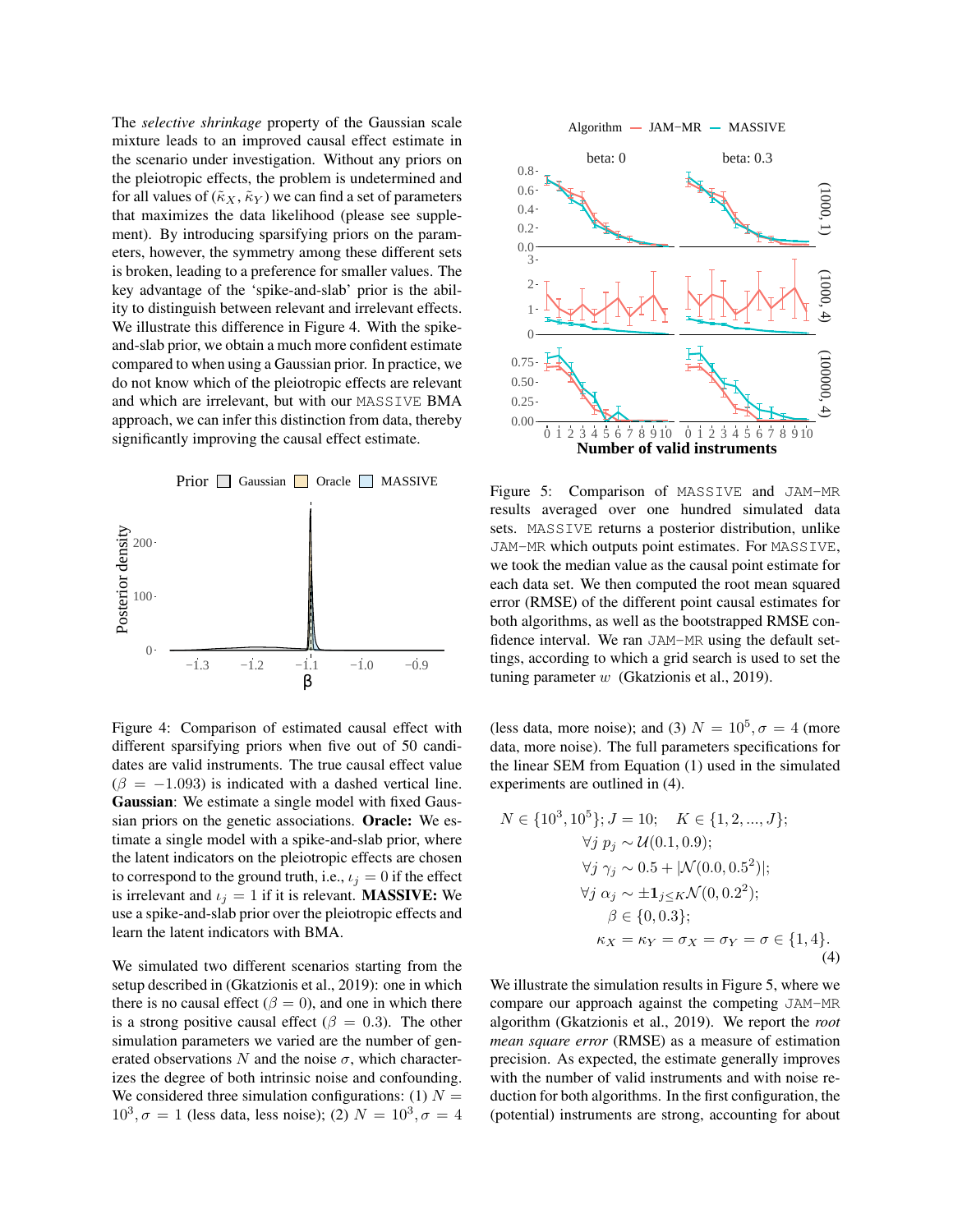60% of the variability in X, while in the other two configurations, they are weak, accounting for around 10% of the variability. The last configuration is typical for MR studies, which are characterized by large sample sizes but small genetic associations (Davey Smith and Hemani, 2014). Our approach is competitive in the first (less data, less noise) and third (more data, more noise) configuration, and much more robust than JAM-MR for the second configuration (less data, more noise).

# 6 REAL-WORLD APPLICATIONS

### 6.1 DETERMINANTS OF MACROECONOMIC GROWTH



Figure 6: Left: Estimated effect of institutions (rule of law) on macroeconomic growth **Right:** Estimated effect of economic integration on macroeconomic growth. We used empirically determined values for the MASSIVE hyperparameters  $\sigma_{\text{slab}}$  and  $\sigma_{\text{spike}}$ .

In this experiment, we use MASSIVE to model uncertainty in macroeconomic growth determinants on a data set compiled by Rodrik et al. (2004). This data set has been previously analyzed by Karl and Lenkoski (2012) using the IVBMA approach. The goal of the analysis was to find the best determinants (markers) of macroeconomic growth. Karl and Lenkoski (2012) found strong evidence indicating *institutions*, as measured by the strength of rule of law, and *economic integration* as the leading determinants of macroeconomic growth. In their analysis, they split the data into the two endogenous variables (exposures), rule of law and integration, four potential instrumental variables and 18 additional covariates. The authors treat these two types of variables distinctly in their model: the instrumental variables are only associated with the exposure, while the covariates are associated with both exposure and outcome. In our model, these two types of variables are considered the same as we do not make any assumptions regarding the candidates' validity a priori, but instead attempt to learn it from the data. Since the IVBMA model does not include location parameters, an intercept term is included in the data set, which we also use when running MASSIVE. In Figure 6 we compare the results obtained with MASSIVE and IVBMA on the macroeconomic growth data set. The output of MASSIVE is in line with previously computed estimates and provides further evidence for a significant causal effect of institutions (rule of law) and economic integration on macroeconomic growth.

### 6.2 INVESTIGATING THE RELATIONSHIP BETWEEN BMI AND PSORIASIS



Figure 7: The posterior estimate of the causal effect of BMI, measured in  $\text{kg m}^{-2}$ , on the log-odds of psoriasis risk obtained when running the MASSIVE algorithm with empirically determined hyperparameters. The vertical lines correspond to the results (estimate and error bars) from the IV analysis performed by Budu-Aggrey et al. (2019) on the UK Biobank data set.

Psoriasis is a common, chronic inflammatory skin disease, which affects approximately 2-4% of the population. Psoriasis is presumed to be influenced by both genetic and environmental risk factors, as there are a number of recognized determinants such as family history, smoking, stress, obesity, and alcohol consumption (Parisi et al., 2013). Establishing a causal link between obesity and psoriasis would be of great clinical interest both for understanding the precise mechanism underlying the association and for guiding treatment recommendations. Recently, Budu-Aggrey et al. (2019) have attempted to quantify this putative causal relationship by performing an instrumental variable analysis using 97 *singlenucleotide polymorphisms* (SNPs) associated with the *Body Mass Index* (BMI), a common measure of obesity, as genetic instruments. Their study provides evidence that higher BMI leads to a higher risk of psoriasis. The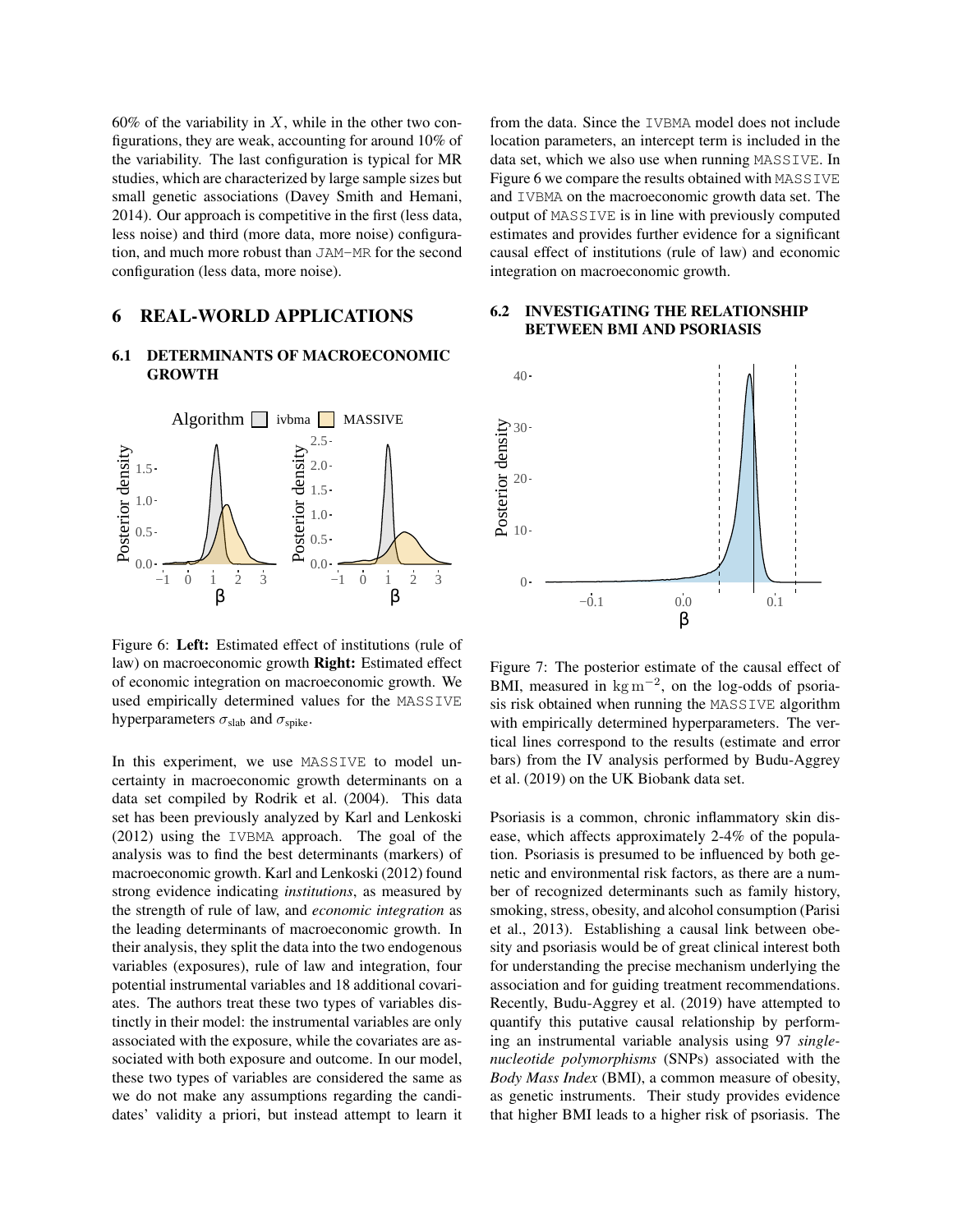authors report that "higher BMI causally increased the odds of psoriasis by 9% per 1 unit increase in BMI".

In this experiment, we have reproduced their analysis using the MASSIVE algorithm. We have applied our approach on the UK Biobank data set analyzed in (Budu-Aggrey et al., 2019), containing 5,676 psoriasis cases and 372,598 controls. Our algorithm returned 58 models, which were used to compute the model mixture posterior approximation. We then sampled  $10<sup>5</sup>$  parameter posterior samples from the mixture. In Figure 7 we show the posterior density estimate for the causal effect  $\beta$ . The result obtained is very similar to that reported in (Budu-Aggrey et al., 2019). It provides further evidence for increased BMI leading to a higher occurrence of psoriasis.

### 7 DISCUSSION

It is crucial to take model uncertainty into account when making inferences so as to mitigate the pitfalls of model misspecification (Hoeting et al., 1999). Bayesian Model Averaging (BMA) is a principled approach of incorporating this uncertainty into the analysis, but it is limited in scope due to the intractability of evaluating the model evidence for a considerable number of interesting models. In light of the computational limitations, the researcher often turns to approximating the evidence, but common solutions such as the BIC approximation might not be suitable for complex models (Fragoso et al., 2018). Through a combination of clever model choices and a hybrid inference scheme, combining MC3 stochastic search with fast Laplace approximations, MASSIVE is the first algorithm that can provide a reliable posterior estimate of the causal effect in IV settings with hundreds of candidate instruments.

Our proposed model provides a flexible and general solution for instrumental variable analyses. Thanks to the 'spike-and-slab' type prior on the interaction strengths, potential background knowledge regarding the sparsity and effective size of interactions can easily be incorporated into the model in an intuitive fashion. In this work, we have chosen to model the confounding coefficients explicitly in order to provide a unified view of causal interactions. Another possibility would have been to model the confounding effect as variance terms in a correlated errors model (Jones et al., 2012), a possibility we leave for future work.

In our Bayesian approach, we have proposed simple but flexible priors both over the model and parameter space to permit a more accurate approximation of the posterior using Laplace's method. This approach allows for a tractable search through the model space, and parameter samples can be immediately derived from the approximation. The approach also lends itself to straightforward parallelization. In future work we plan to refine and speed up the process by, for example, including more starting points in the optimization procedure and distributing them across multiple cores. Furthermore, there is great potential in combining our approach with other means of (pre-)selecting instruments such as Lasso-based methods (Belloni et al., 2012) or the sparse IV (SPIV) approach (Agakov et al., 2010).

#### Acknowledgements

This research has been partially financed by the Netherlands Organisation for Scientific Research (NWO) under project 617.001.451 (CHiLL).

#### References

- Agakov, F. V. et al. (2010). "Sparse Instrumental Variables (SPIV) for Genome-Wide Studies". In: *Advances in Neural Information Processing Systems 23*. Ed. by J. D. Lafferty et al. Curran Associates, Inc., pp. 28–36.
- Angrist, J. D. et al. (1996). "Identification of Causal Effects Using Instrumental Variables". In: *J. Am. Stat. Assoc.* 91.434, pp. 444–455.
- Belloni, A. et al. (2012). "Sparse Models and Methods for Optimal Instruments With an Application to Eminent Domain". In: *Econometrica* 80.6, pp. 2369–2429.
- Benson, K. and A. J. Hartz (2000). "A Comparison of Observational Studies and Randomized, Controlled Trials". In: *N. Engl. J. Med.* 342.25, pp. 1878–1886. pmid: 10861324.
- Berzuini, C. et al. (2020). "A Bayesian Approach to Mendelian Randomization with Multiple Pleiotropic Variants". In: *Biostatistics* 21.1, pp. 86–101.
- Bishop, C. (2006). *Pattern Recognition and Machine Learning*. Information Science and Statistics. New York: Springer-Verlag.
- Bollen, K. A. (1989). *Structural Equations with Latent Variables*. New York: John Wiley & Sons.
- Budu-Aggrey, A. et al. (2019). "Evidence of a Causal Relationship between Body Mass Index and Psoriasis: A Mendelian Randomization Study". In: *PLoS Med* 16.1. pmid: 30703100.
- Burgess, S. and S. G. Thompson (2015). *Mendelian Randomization: Methods for Using Genetic Variants in Causal Estimation*. CRC Press. 222 pp. Google Books: WYSbBgAAQBAJ.
- Chesmore, K. et al. (2018). "The Ubiquity of Pleiotropy in Human Disease". In: *Hum Genet* 137.1, pp. 39–44.
- Cornia, N. and J. M. Mooij (2014). "Type-II Errors of Independence Tests Can Lead to Arbitrarily Large Errors in Estimated Causal Effects: An Illustrative Example". In: *Proceedings of the UAI 2014 Conference on*